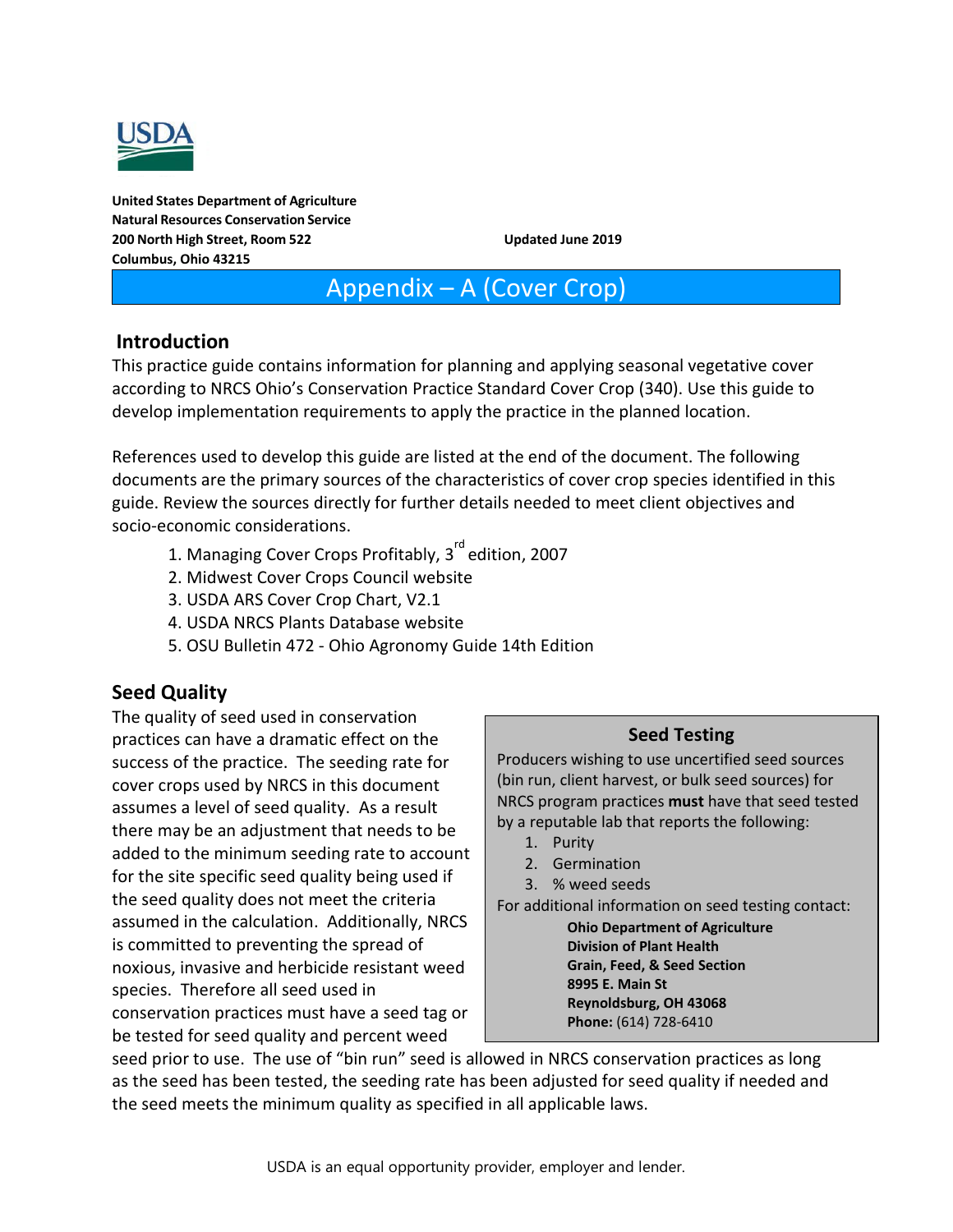| Additional Seed Quility Adjustment Factor <sup>1</sup> |                                                             |                    |      |      |      |      |      |      |      |      |      |  |  |  |  |
|--------------------------------------------------------|-------------------------------------------------------------|--------------------|------|------|------|------|------|------|------|------|------|--|--|--|--|
|                                                        |                                                             | <b>Germination</b> |      |      |      |      |      |      |      |      |      |  |  |  |  |
|                                                        | 98%<br>96%<br>86%<br>84%<br>94%<br>92%<br>90%<br>88%<br>82% |                    |      |      |      |      |      |      |      |      |      |  |  |  |  |
|                                                        | 98%                                                         |                    |      |      |      |      |      | 1.02 | 1.04 | 1.07 | 1.11 |  |  |  |  |
|                                                        | 96%                                                         | ۰                  | ۰    | ۰    |      | ۰    | 1.01 | 1.04 | 1.07 | 1.10 | 1.13 |  |  |  |  |
|                                                        | 94%                                                         | ٠                  | ۰    | ٠    | ۰    | 1.01 | 1.04 | 1.07 | 1.10 | 1.13 | 1.16 |  |  |  |  |
|                                                        | 92%                                                         | ٠                  |      | ۰    | 1.01 | 1.04 | 1.07 | 1.09 | 1.12 | 1.16 | 1.19 |  |  |  |  |
|                                                        | 90%                                                         | ٠                  | ٠    | 1.01 | 1.04 | 1.06 | 1.09 | 1.12 | 1.15 | 1.19 | 1.22 |  |  |  |  |
| Purity                                                 | 88%                                                         | ٠                  | 1.01 | 1.04 | 1.07 | 1.09 | 1.12 | 1.15 | 1.18 | 1.22 | 1.25 |  |  |  |  |
|                                                        | 86%                                                         | 1.02               | 1.04 | 1.07 | 1.09 | 1.12 | 1.15 | 1.18 | 1.21 | 1.25 | 1.28 |  |  |  |  |
|                                                        | 84%                                                         | 1.04               | 1.07 | 1.10 | 1.12 | 1.15 | 1.18 | 1.21 | 1.25 | 1.28 | 1.32 |  |  |  |  |
|                                                        | 82%                                                         | 1.07               | 1.10 | 1.13 | 1.16 | 1.19 | 1.22 | 1.25 | 1.28 | 1.32 | 1.35 |  |  |  |  |
|                                                        | 80%                                                         | 1.11               | 1.13 | 1.16 | 1.19 | 1.22 | 1.25 | 1.28 | 1.32 | 1.35 | 1.39 |  |  |  |  |

1. The "additional seed quility adjustment factor" is to be used only if the percent germination and percent purity is lower then the assumed value. Combinations with out numbers (-) do not need an adjustment of the listed seeding rate.

All seeding rates in fig 1 are reported as an actual seeding rate. This seeding rate is based on the assumption of high quality seed with higher levels of germination and purity. The Seed Quality Adjustment Factor table above should be used if the seed quality is lower than the assumed value. The equation below is to be used to adjust the seeding rate to account for the site specific seed quality. If an adjustment factor is not listed in the table for the germination and purity then the specific quality of the seed is equal to or greater than the assumed level and no adjustment is needed.

#### **Listed Seeding Rate (Fig 1) x Adjustment Factor = Actual Seeding rate**

### **Cover Crop Seeding Methods**

The method of cover crop establishment can also have a dramatic effect on the success of the practice. Planting cover crops early within the recommended planting date window and at the proper seeding depth and rate with good soil seed contact will reduce the risk of poor and slow establishment. When selecting the cover crop seeding method one should consider the advantages and disadvantages of each available method before implementation. Drilling, narrow row planting, harrow seeding and broadcast seeding before light tillage (rotary harrows, vertical tillage) will result in greater soil/seed contact and improved depth control. Although these methods generally result in improved seed emergence they can be time consuming and limit inter-seeding options. Broadcast seeding and aerial applications of seed on the soil surface are great options to implement cover crops on large acres in a short time and/or interseeding into an existing crop. However these methods can have reduced crop emergence as a result of poor soil/seed contact. For this document all seeding rates are assumed to be seeded with some seed depth control; if a method is used that does not have seed depth control such as broadcast or aerial seeding a 20% increase in the seeding rate should be included to account for increased risk of poor emergence. If seed is treated with a pesticide do not broadcast on the soil surface and follow manufactures recommendations on minimum seeding depths.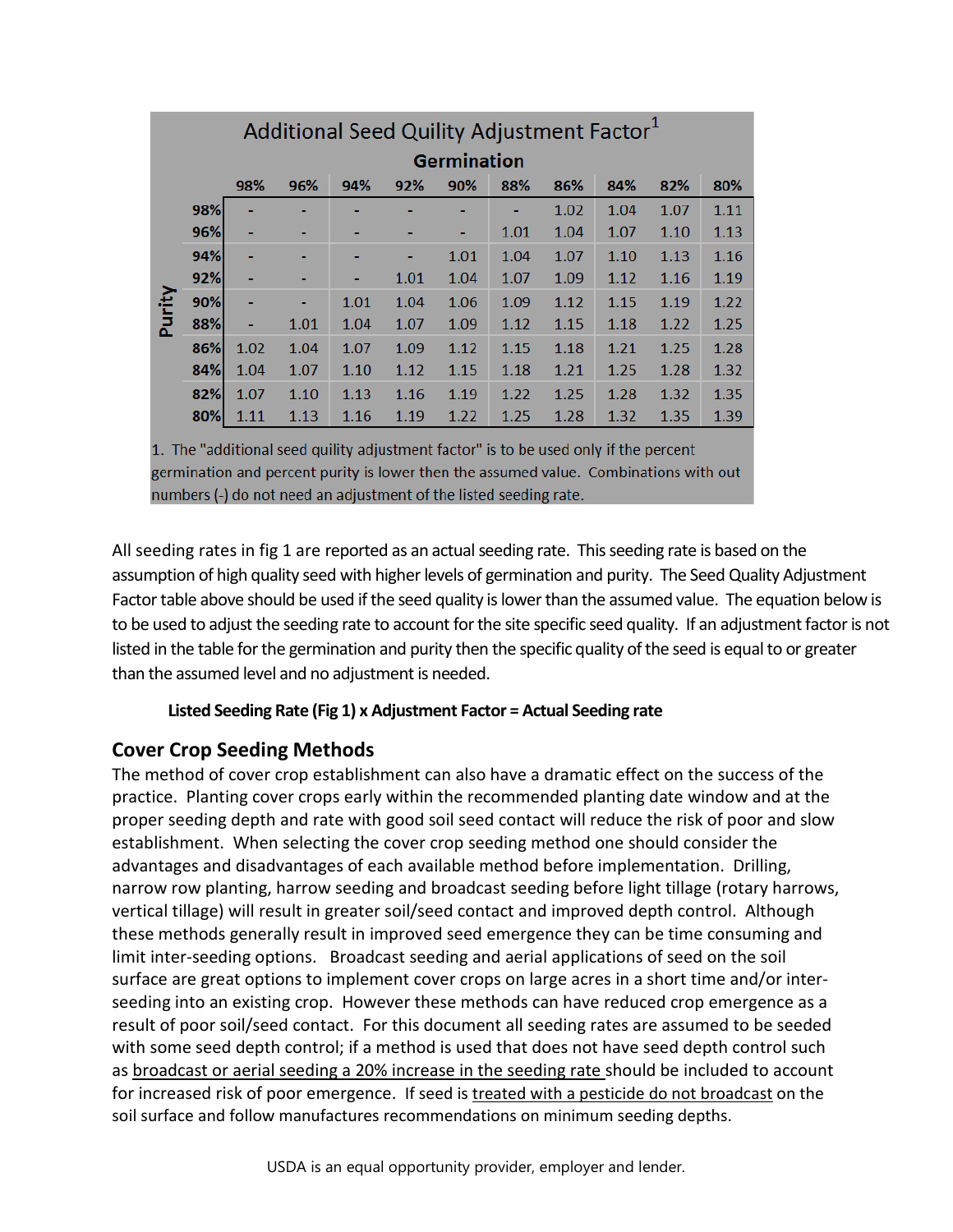#### **Cover Crop Seeding Dates**

Seeding cover crops within the listed date range is important to reduce the risk of planting failure. Research has found that planting cover crops outside recommended planting dates can have a dramatic effect on final plant stand and overall biomass of the cover crop. Some of these effects may be overcome by increasing the seeding rate if the actual planting date is later in the planting date window. To implement conservation practice, Cover Crop (Code 340), the selected species must be planted within the listed planting date window (figure 1) or up to 2 weeks after the last planting date listed if the seeding rate is increased by 20%. Cover crops planted later than 2 weeks after the last planting date will not meet the requirements of the cover crop standard regardless of seeding rate.

#### **Cover Crop Mixes**

Cover crops can provide multiple benefits. For example, they can improve soil health, reduce the risk of nutrient loss, supply nutrients to cash crops, suppress weeds, and produce forage. However, not all cover crop species provide the same benefits. To capitalize of the benefits of individual species use cover crop mixtures to achieve multiple benefits.

Use fig. 2 in this document to evaluate individual species suitability ratings to support practice purposes as a guide in evaluating mixes. After a cover crop mixture is selected use the proportional seeding rates listed in fig 1 to determine the actual seeding rate of each specie in the mix. For example if equal parts Winter Rye, Winter Triticale and Hairy Vetch mixture was selected use the 1/3 proportional rate for each (17, 19, and 5 lb/ac respectively). Insure the sum of the proportions equal at least  $1(1/3 + 1/3 + 1/3 = 1)$ . If addressing water quality (nutrients in surface and ground water) as part of a conservation plan at least ½ of the proportional seeding rate must be non-winter killed cover crop species.

#### **Inoculation of Legume Cover Crops**

Legume are able to fix their own nitrogen through a symbiotic relationship with Rhizobium soil bacteria by converting atmospheric nitrogen to plant available nitrogen. The amount of nitrogen produced depends upon the legume species and the amount of soil Rhizobium bacteria. Inoculants are commercially prepared Rhizobium bacteria with certain species and strains associated with each legume plant. Inoculants increase the amount of certain Rhizobium species and strains to enhance nitrogen fixation. To obtain maximum nitrogen production, each legume should be inoculated with the specific Rhizobium bacteria. Producer should follow the manufacturer's recommendations regarding the strain of Rhizobium bacteria and the amount to be added with the legume seed. For more information please refer to: Understanding Inoculants,

[https://www.nrcs.usda.gov/Internet/FSE\\_PLANTMATERIALS/publications/hipmctn12340.pdf.](https://www.nrcs.usda.gov/Internet/FSE_PLANTMATERIALS/publications/hipmctn12340.pdf)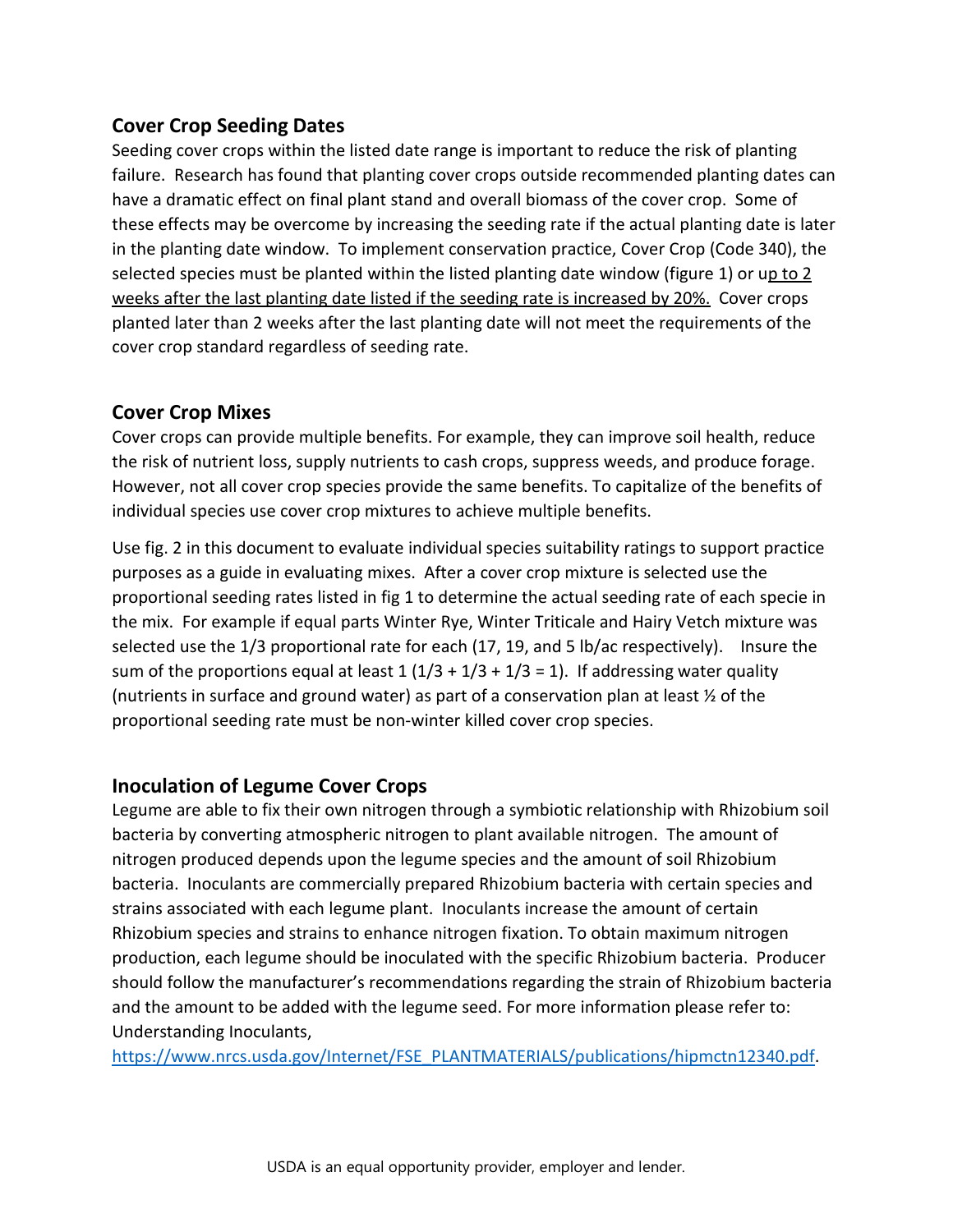#### **Herbicides Persistence and Cover Crops**

With the increased awareness of herbicide resistance and other problematic weeds many herbicide programs are including long lasting residual herbicides. Herbicides applied to the previous crop can have an effect on the next crop or the following cover crop. These types of herbicides may affect stand establishment and growth of sensitive cover crop species. The desired benefits from planting a cover crop may not be realized if an adequate stand is not achieved.

There are two major factors in determining the potential carryover injury to the next crop. First of all; how long does the herbicide last or persist in the soil assuming that it has soil activity. Several factors influence the rate of dissipation such as rainfall, soil texture and soil pH, etc., however, most guidelines generally are for "normal" conditions (e.g. not severe drought or abnormally wet seasons). Secondly, species sensitivity can play a role if only a small amount of residue is necessary to cause injury and the

#### Herbicides Persistence

Producers wishing to incorporate cover crops into their cropping system should consider current herbicide program. Careful consideration should be given to herbicides used and cover crop specie selection to reduce the risk of carryover effecting cover crop establishment.

Producers should consult and follow:

- 1. herbicide labels
- 2. CCAs and private crop consultants
- 3. herbicide retailers
- 4. experienced cover crop producers

herbicide persists. Quite often, small seeded legumes like the clovers and small seeded grasses like ryegrass and mustard species like canola are very sensitive to some herbicides.

When implementing a new cropping system that includes cover crops careful consideration should be given to herbicides used and cover crop specie selection. Producers should consult CCAs, private crop consultants, herbicide retailers and/or other experienced producers in making these important decisions. Producers should always follow herbicide label recommendations and restrictions. The ultimate goal is to develop an overall system that meets the weed control objectives while allowing timely cover crop establishment with the desired species. Producers may need to consider altering herbicide programs or cover crop specie selection to meet these goals.

#### **Cover Crop Termination**

Cover crops can be terminated by many methods and careful consideration should be consider when determining the correct termination method and timing. Mowing, tillage, frost, crimping, and/or herbicides singularly or in combination in preparation for the subsequent crop can be used effectively to terminate cover crops. Termination should be planned after sufficient growth is achieved to meet the goals of the practice but consideration should also be given to soil moisture status and the ability of the equipment to manage the cover crop residue. In addition, producers should be compliant with NRCS Cover Crop Termination Guidelines and discuss new cropping systems with their local crop insurance agent before implementing any new cropping system.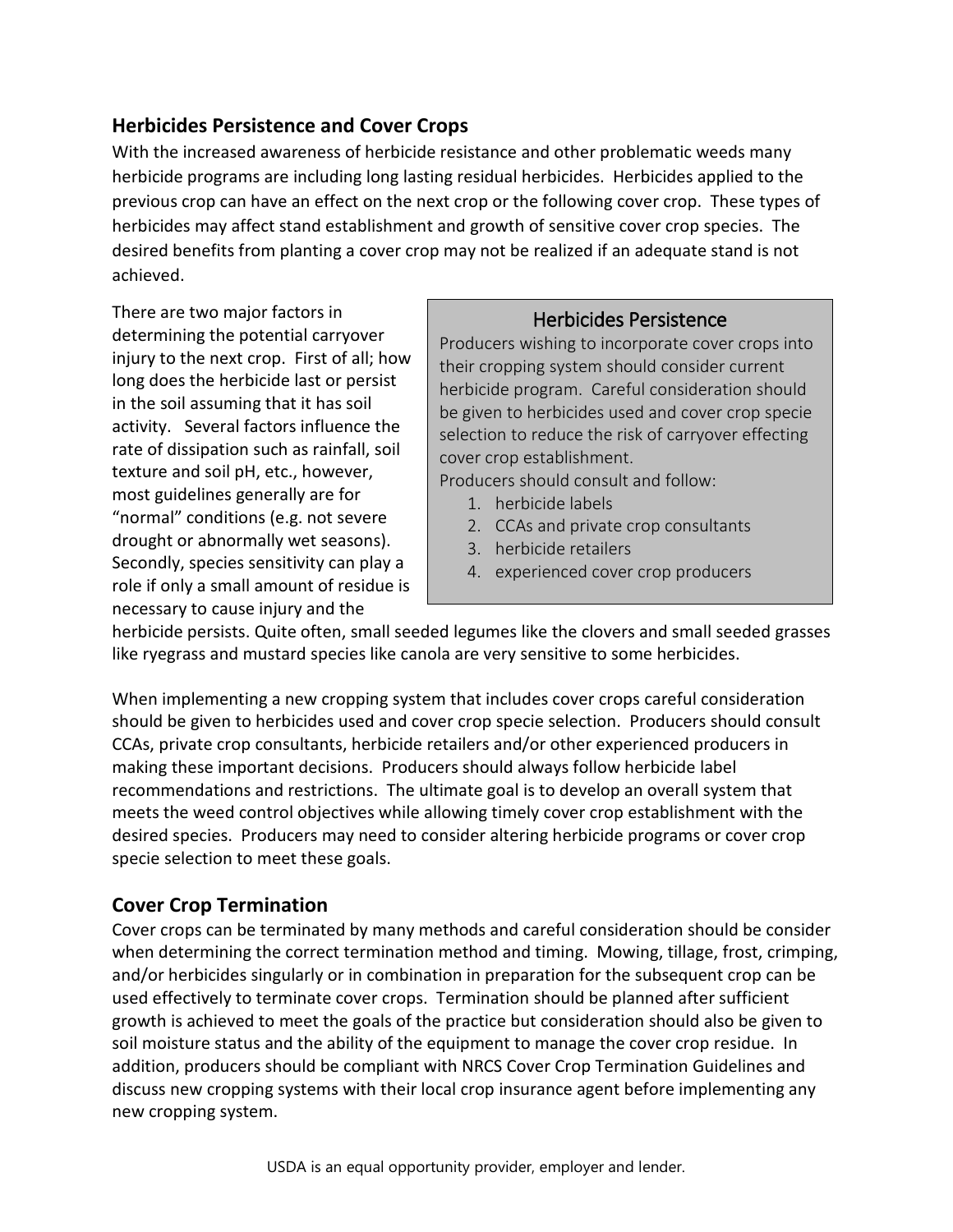## Fig 1. Cover crop seeding dates, seeding rates and seeding depths.

|                                                       |                    |                          | Seeding rate $(lb/ac)^1$ |                |               |                | Planting Date Range <sup>2</sup> |                                  |                              |                             |  |
|-------------------------------------------------------|--------------------|--------------------------|--------------------------|----------------|---------------|----------------|----------------------------------|----------------------------------|------------------------------|-----------------------------|--|
| Life                                                  |                    | Pure                     | $\frac{3}{4}$            | $\frac{1}{2}$  | $\frac{1}{3}$ | $\frac{1}{4}$  | Forage                           | Seeding                          |                              |                             |  |
| <b>Plant Species</b>                                  | cycle <sup>3</sup> | Stand                    |                          |                |               |                | Stand                            | depth (in)                       | Northern                     | Southern                    |  |
| Cool-Season Growth                                    |                    |                          |                          |                |               |                |                                  |                                  |                              |                             |  |
| Non-Legumes                                           |                    |                          |                          |                |               |                |                                  |                                  |                              |                             |  |
| <b>Winter Rye</b><br>(Secale cereale)                 | nwk                | 50                       | 38                       | 25             | 17            | 13             | 88                               | 3⁄4 to 1 1/2                     | 7-15 to 11-1                 | 8-1 to 11-15                |  |
| <b>Winter Triticale</b><br>(× Triticosecale)          | nwk                | 60                       | 45                       | 30             | 20            | 15             | 94                               | 3⁄4 to 1 1/2                     | 7-15 to 10-22                | 8-1 to 11-1                 |  |
| <b>Winter Barley</b><br>(Hordeum vulgare)             | nwk <sup>4</sup>   | 59                       | 44                       | 29             | 19            | 15             | $\overline{\phantom{a}}$         | 3⁄4 to 1 1/2                     | 7-15 to 10-22 or 3-15 to 5-1 | 8-1 to 11-1 or 3-1 to 4-20  |  |
| Winter Wheat <sup>5</sup><br>(Triticum aestivum)      | nwk                | 64                       | 48                       | 32             | 21            | 16             | 94                               | 3⁄4 to 1 1/2                     | 9-22 to 10-22                | 9-30 to 11-1                |  |
| Spelt <sup>5</sup><br>(Triticum aestivum var. spelta) | nwk                | 64                       | 48                       | 32             | 21            | 16             | 94                               | 1 to 1 %                         | 9-22 to 10-22                | 9-30 to 11-1                |  |
| <b>Annual Ryegrass</b><br>(Lolium multiflorum)        | nwk <sup>4</sup>   | 18                       | 13                       | 9              | 6             | 4              | 28                               | $\frac{1}{4}$ to $\frac{1}{2}$   | 8-1 to 9-20 or 3-15 to 5-1   | 8-1 to 9-30 or 3-1 to 4-20  |  |
| Oats (Avena sativa)                                   | wk                 | 40                       | 30                       | 20             | 14            | 10             | 88                               | $\frac{1}{2}$ to 1 $\frac{1}{2}$ | 8-1 to 9-20 or 3-15 to 5-1   | 8-1 to 9-30 or 3-1 to 4-20  |  |
| <b>Oilseed Radish</b><br>(Raphanus sativus)           | wk                 | $\overline{\phantom{a}}$ | $\overline{\phantom{a}}$ | $\overline{a}$ | 0.7           | 1              | 12                               | $\frac{1}{4}$ to $\frac{3}{4}$   | 7-15 to 9-15 or 3-15 to 5-1  | 7-15 to 9-30 or 3-1 to 4-20 |  |
| Rapeseed/Canola/Kale<br>(Brassica napus)              | nwk <sup>6</sup>   | $\overline{4}$           | 3                        | $\overline{2}$ | 1.5           | $\mathbf{1}$   | 8                                | $\frac{1}{4}$ to $\frac{1}{2}$   | 7-15 to 9-15 or 3-15 to 5-1  | 7-15 to 9-30 or 3-1 to 4-20 |  |
| Turnip (Brassica rapa)                                | wk                 | 2.5                      | $\overline{2}$           | $\mathbf{1}$   | .75           | $.5\,$         | 6                                | $\frac{1}{4}$ to $\frac{1}{2}$   | 7-15 to 9-15 or 3-15 to 5-1  | 7-15 to 9-30 or 3-1 to 4-20 |  |
| <b>Legumes</b>                                        |                    |                          |                          |                |               |                |                                  |                                  |                              |                             |  |
| Alfalfa (Medicago sativa)7                            | nwk                | 16                       | 12                       | 8              | 6             | $\overline{4}$ | $\overline{a}$                   | $\frac{1}{4}$                    | 8-1 to 8-15 or 4-1 to 5-1    | 8-1 to 8-30 or 3-30 to 4-25 |  |
| <b>Red Clover</b><br>(Trifolium pretense)             | nwk                | 9                        | $\overline{7}$           | 5              | 3             | $\overline{2}$ | $\blacksquare$                   | $\frac{1}{4}$ to $\frac{1}{2}$   | 7-20 to 8-30 or 2-1 to 5-1   | 8-1 to 9-15 or 2-1 to 4-15  |  |
| <b>Yellow Sweet Clover</b><br>(Melilotus officinalis) | nwk                | 8                        | 6                        | 4              | 3             | $\overline{2}$ | $\overline{a}$                   | $\frac{1}{4}$ to $\frac{1}{2}$   | 7-20 to 8-30 or 2-1 to 5-1   | 8-1 to 9-15 or 2-1 to 4-15  |  |
| <b>Crimson Clover</b><br>(Trifolium incarnatum)       | nwk                | 12                       | 9                        | 6              | 4             | 3              | $\overline{\phantom{a}}$         | $\frac{1}{4}$ to $\frac{1}{2}$   | 6-1 to 9-15                  | 6-1 to 9-30                 |  |
| <b>Balansa Clover</b><br>(Trifolium michelianum Savi) | nwk                | 3                        | 2.2                      | 1.5            | $\mathbf 1$   | 0.8            | $\overline{\phantom{a}}$         | $\frac{1}{4}$ to $\frac{1}{2}$   | 6-1 to 9-15                  | 6-1 to 9-30                 |  |
| <b>Winter Pea</b><br>(Pisum sativum)                  | wk                 | 40                       | 30                       | 20             | 14            | 10             | $\overline{a}$                   | 1 to $1\frac{1}{2}$              | 7-20 to 9-20 or 3-10 to 4-30 | 8-1 to 10-1 or 3-1 to 4-20  |  |
| <b>Hairy Vetch</b><br>(Vicia villosa)                 | nwk                | 15                       | 11                       | 8              | 5             | $\overline{4}$ | $\blacksquare$                   | $\frac{1}{2}$ to 1 $\frac{1}{2}$ | 7-20 to 9-20 or 3-10 to 4-30 | 8-1 to 10-1 or 3-1 to 4-20  |  |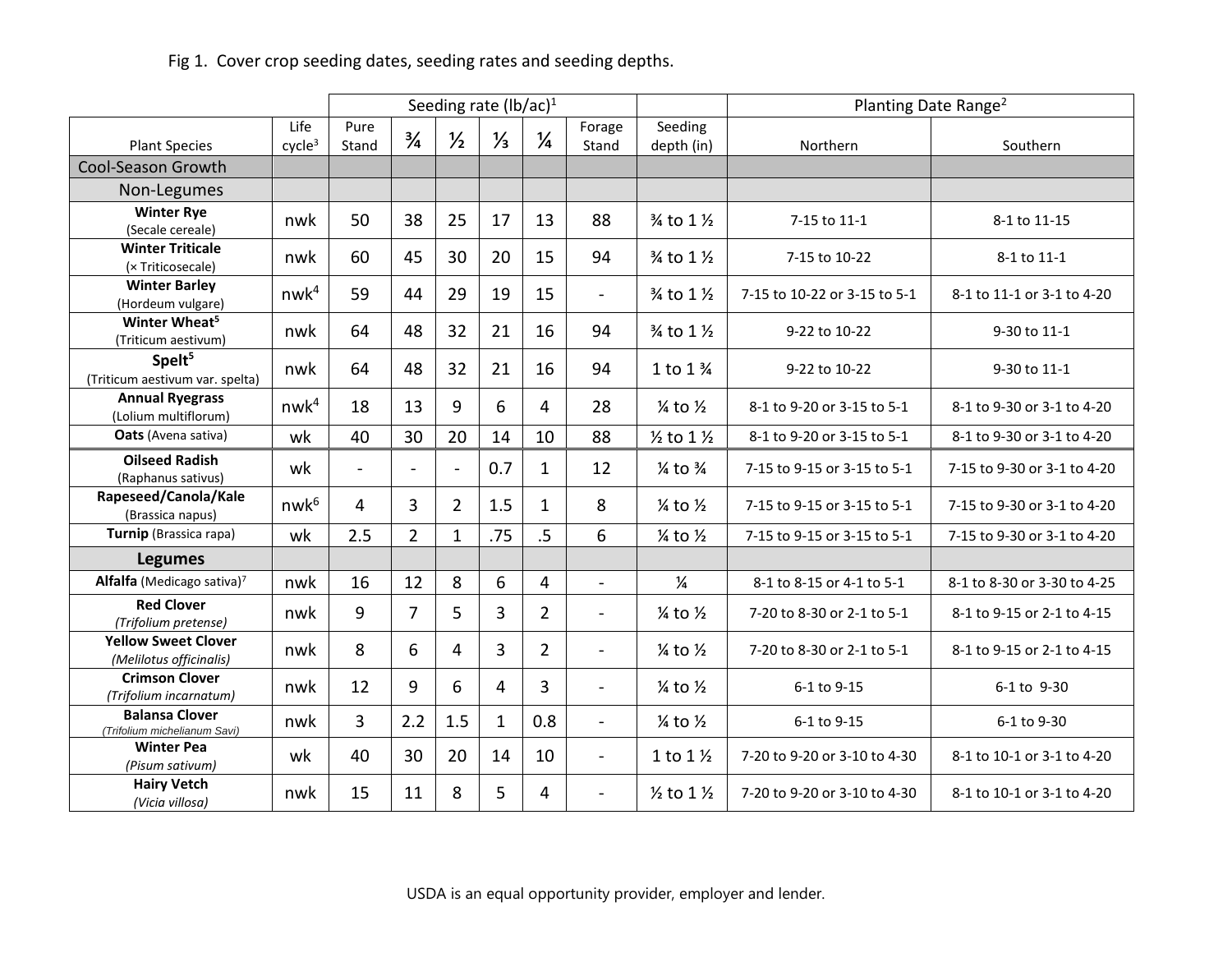|                                                       | Seeding rate $(lb/ac)^1$   |                          |                |                |                |                |                          | Planting Date Range <sup>2</sup> |              |              |
|-------------------------------------------------------|----------------------------|--------------------------|----------------|----------------|----------------|----------------|--------------------------|----------------------------------|--------------|--------------|
| <b>Plant Species</b>                                  | Life<br>cycle <sup>3</sup> | Pure<br>Stand            | $\frac{3}{4}$  | $\frac{1}{2}$  | $\frac{1}{3}$  | $\frac{1}{4}$  | Forage<br>Stand          | Seeding<br>depth (in)            | Northern     | Southern     |
| Warm-Season Growth                                    |                            |                          |                |                |                |                |                          |                                  |              |              |
| Non-Legumes                                           |                            |                          |                |                |                |                |                          |                                  |              |              |
| Sorghum-Sudangrass<br>(Sorghum bicolor x S. 2udanese) | wk                         | 24                       | 18             | 12             | 8              | 6              | 35                       | $\frac{1}{2}$ to 1 $\frac{1}{2}$ | 5-15 to 8-1  | 5-1 to 8-15  |
| Sorghum<br>(Sorghum bicolor)                          | wk                         | 5                        | 3.7            | 2.5            | 1.6            | 1.2            | 8                        | 3⁄4 to 1 1/2                     | 5-15 to 8-1  | 5-1 to 8-15  |
| <b>Sudangrass</b><br>(Sorghum bicolor)                | wk                         | 20                       | 15             | 10             | $\overline{7}$ | 5              | 25                       | $\frac{1}{2}$ to 1               | 5-15 to 8-1  | 5-1 to 8-15  |
| <b>Pearl Millet</b><br>(Pennisetum Glaucum)           | wk                         | 12                       | 9              | 6              | 4              | 3              | 23                       | $\frac{1}{2}$ to 1               | 5-15 to 8-1  | 5-1 to 8-15  |
| <b>Japanese Millet</b><br>(Enchinochloa frumentacea)  | wk                         | 14                       | 11             | 7              | 5              | 4              | 28                       | $\frac{1}{2}$ to $\frac{3}{4}$   | 5-15 to 8-1  | 5-1 to 8-15  |
| Teff (Eragrostis tef)                                 | wk                         | 7.5                      | 5.5            | 3.8            | 2.5            | 1.9            | 12                       | $^{1/3}$                         | 5-15 to 8-1  | 5-1 to 8-15  |
| Sugarbeet<br>(Beta vulgaris subsp. Vulgaris)          | wk                         | $\overline{\phantom{a}}$ | $\blacksquare$ | 1.3            | 0.8            | 0.6            | $\blacksquare$           | $\frac{1}{2}$ to 1               | 5-15 to 8-1  | 5-1 to 8-15  |
| <b>Sunflower</b><br>(Helianthus annuus)               | wk                         | $\blacksquare$           | $\blacksquare$ | $\overline{a}$ | 1.3            | 1              | $\blacksquare$           | 1 to $1\frac{1}{2}$              | 5-15 to 8-1  | 5-1 to 8-15  |
| <b>Buckwheat</b><br>(Fagopyrum esculentum)            | wk                         | $\blacksquare$           | $\blacksquare$ | 12             | 8              | 6              | $\blacksquare$           | $\frac{1}{2}$ to 1               | 7-15 to 8-15 | 7-1 to 9-1   |
| Flax (Linum usitatissimum)                            | wk                         |                          |                | 9              | 6              | 4.5            | $\overline{\phantom{0}}$ | $\frac{1}{2}$ to $\frac{3}{4}$   | 7-15 to 8-15 | 7-1 to 9-1   |
| <b>Legumes</b>                                        |                            |                          |                |                |                |                |                          |                                  |              |              |
| Cowpea<br>(Vigna unguiculata)                         | wk                         | 60                       | 45             | 30             | 20             | 15             | $\blacksquare$           | 1 to $1\frac{1}{2}$              | 6-15 to 8-1  | 6-1 to 8-15  |
| <b>Sunn Hemp</b><br>(Crotalaria juncea)               | wk                         | 12                       | 9              | 6              | 4              | 3              | $\blacksquare$           | $\frac{1}{4}$ to $\frac{1}{2}$   | 6-15 to 8-1  | 6-1 to 8-15  |
| Soybean<br>(Glycine max)                              | wk                         | 54                       | 40             | 27             | 18             | 13             | $\overline{\phantom{a}}$ | 1 to 2                           | 6-15 to 8-15 | 6-1 to 8-30  |
| Faba Bean (Vicia faba)                                | wk                         | 15                       | 11             | 8              | 5              | 8              | $\blacksquare$           | 1 to 2                           | 6-1 to 8-1   | 5-15 to 8-15 |
| <b>Berseem Clover</b><br>(Trifolium alexandrinum)     | wk                         | 10                       | 7.5            | 5              | 3.3            | $\overline{2}$ | $\overline{\phantom{0}}$ | $\frac{1}{4}$ to $\frac{1}{2}$   | 5-15 to 8-15 | 5-1 to 8-30  |

1. Seeding rates are listed as "pure stand" with the assumption to be seeded with some seed depth control; if a method is used that does not have seed depth control such as broadcast or aerial seeding a 20% increase in the seeding rate should be included to account for increased risk of poor emergence. The ¾, ½, ⅓ and ¼ seeding rates are to be used in creating mixes. The forage stand rate are to be used if the cover crop is to also serve as a livestock forage. If a rate is not listed (-) the seeding selected is generally not recommended.

- 2. Northern Ohio is generally north of I70 and Southern Ohio is generally south of I70.
- 3. wk = winter killed cover crops; nwk = non-winter killed cover crops
- 4. Non-winter killed only when planted during the fall dates.
- 5. Do not plant until after the Hessian fly free date; dates varies from Sept 22 in northern Ohio to Oct 5 in southern Ohio. Wheat and spelt cover crops can be planted up to 20 days past the fly free date. See the Ohio Agronomy Guide for specific county dates.
- 6. Fall planted varieties planted in the fall are "non-winter killed"; spring planted varieties planted in the fall or spring are winter killed.
- 7. In order to meet the intent and definition of cover crops (seasonal vegetative cover) alfalfa must be terminated and managed as an annual. Alfalfa planted to provide forage for multiple seasons should be implemented under forage and biomass planting (512).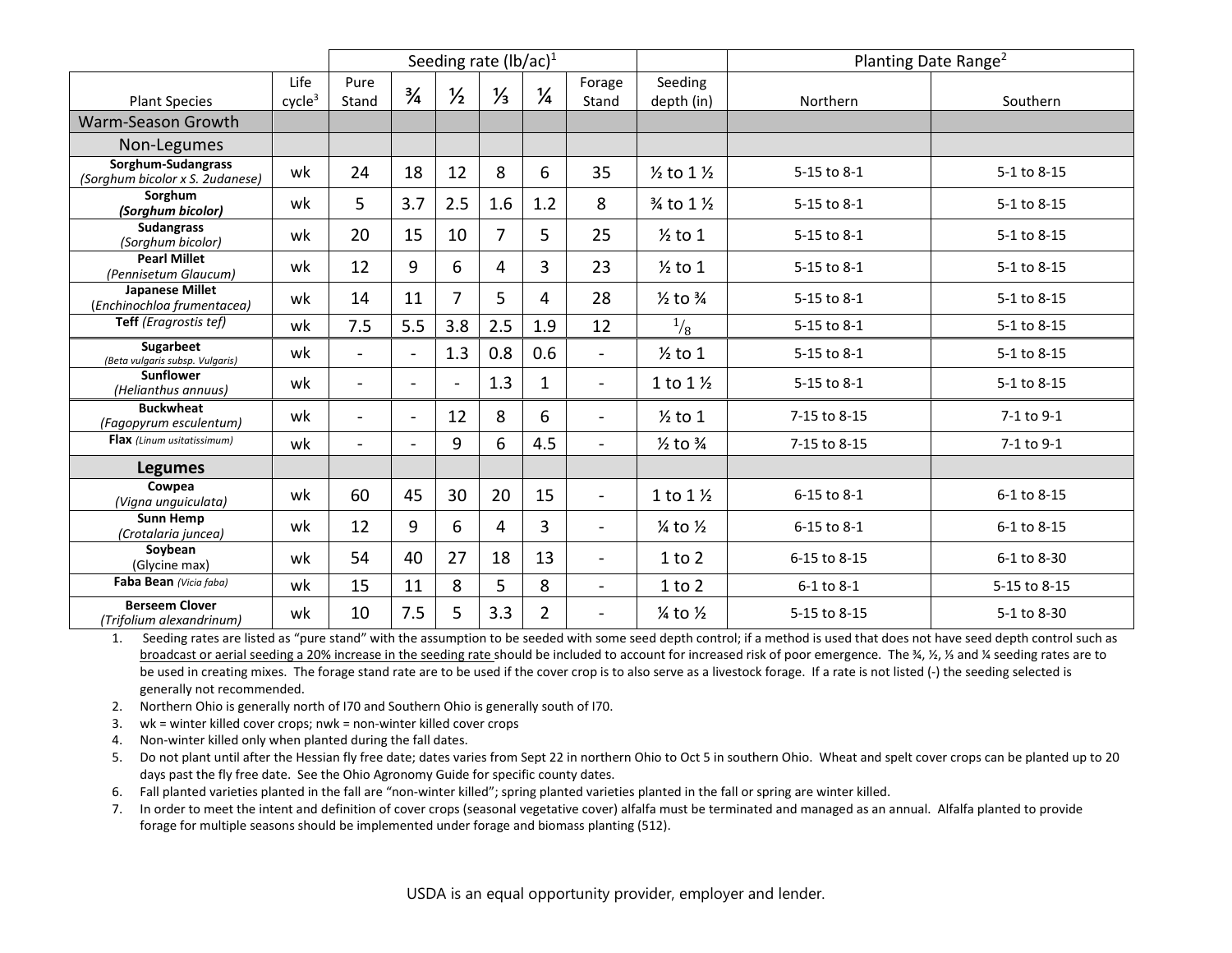#### Fig 2. Cover crop plant species suitability ratings to support practice purposes (Midwest Cover Crops Field Guide, 2nd edition, 2014). **Ratings: 0= no information, 1= Poor, 2=Fair, 3=Good, 4=Excellent**

|                            | <b>Practice Purposes</b>    |                     |                               |                         |                                  |                       |                         |  |  |
|----------------------------|-----------------------------|---------------------|-------------------------------|-------------------------|----------------------------------|-----------------------|-------------------------|--|--|
|                            |                             | Increase soil       |                               |                         | Minimize Compaction <sup>3</sup> |                       |                         |  |  |
|                            |                             | health & organic    | Utilize (scavenge)            | Suppress                |                                  |                       |                         |  |  |
| <b>Plant Species</b>       | Reduce Erosion <sup>1</sup> | matter <sup>1</sup> | excess nutrients <sup>2</sup> | weeds/pests             | Subsoil                          | Surface soil          | N fixation <sup>4</sup> |  |  |
| <b>Cool-Season Growth</b>  |                             |                     |                               |                         |                                  |                       |                         |  |  |
| <b>Non-Legumes</b>         |                             |                     |                               |                         |                                  |                       |                         |  |  |
| Winter Rye                 | $\overline{4}$              | 4                   | $\overline{4}$                | 4                       | $\overline{2}$                   | 3                     | N                       |  |  |
| <b>Winter Barley</b>       | $\overline{4}$              | 3                   | $\overline{3}$                | $\overline{3}$          | 3                                | 3                     | N                       |  |  |
| Winter Wheat               | $\overline{4}$              | 3                   | $\overline{3}$                | $\overline{3}$          | $\overline{2}$                   | $\overline{2}$        | N                       |  |  |
| <b>Winter Triticale</b>    | $\overline{4}$              | 3                   | $\overline{3}$                | $\overline{3}$          | $\overline{2}$                   | $\overline{2}$        | ${\sf N}$               |  |  |
| Spelt                      | $\overline{4}$              | 3                   | $\overline{3}$                | $\overline{4}$          | $\mathbf 0$                      | $\overline{3}$        | N                       |  |  |
| <b>Annual Ryegrass</b>     | $\overline{4}$              | 4                   | $\overline{4}$                | $\overline{2}$          | $\overline{4}$                   | $\overline{4}$        | N                       |  |  |
| Oats                       | $\overline{4}$              | 3                   | $\overline{3}$                | $\overline{4}$          | $\overline{3}$                   | $\overline{3}$        | ${\sf N}$               |  |  |
| <b>Oilseed Radish</b>      | $\mathbf{1}$                | 3                   | $\overline{4}$                | 3                       | $\overline{4}$                   | $\overline{3}$        | $\mathsf{N}$            |  |  |
| Rapeseed/Canola/Kale       | $\mathbf{1}$                | $\overline{2}$      | 3                             | $\overline{2}$          | $\overline{2}$                   | $\overline{3}$        | ${\sf N}$               |  |  |
| Mustards                   | $\overline{3}$              | 3                   | $\overline{2}$                | 3                       | $\mathbf{1}$                     | $\overline{3}$        | ${\sf N}$               |  |  |
| Turnip                     | $\mathbf{1}$                | $\mathbf{1}$        | $\overline{3}$                | 3                       | $\mathbf 0$                      | $\overline{3}$        | ${\sf N}$               |  |  |
| <b>Legumes</b>             |                             |                     |                               |                         |                                  |                       |                         |  |  |
| Alfalfa                    | $\overline{\mathbf{3}}$     | 4                   | $\mathbf{1}$                  | $\mathbf 2$             | $\overline{4}$                   | $\overline{2}$        | Y                       |  |  |
| <b>Red Clover</b>          | $\overline{3}$              | 4                   | $\mathbf{1}$                  | 3                       | $\overline{2}$                   | 3                     | Y                       |  |  |
| <b>Yellow Sweet Clover</b> | $\overline{3}$              | 4                   | $\mathbf{1}$                  | 3                       | $\overline{4}$                   | 4                     | Y                       |  |  |
| <b>Crimson Clover</b>      | $\overline{3}$              | $\overline{4}$      | $\mathbf{1}$                  | $\overline{2}$          | $\overline{2}$                   | $\overline{3}$        | Y                       |  |  |
| Winter Pea                 | $\overline{2}$              | $\overline{2}$      | $\mathbf{1}$                  | $\overline{2}$          | $\mathbf{1}$                     | 3                     | Y                       |  |  |
| Hairy Vetch                | $\overline{2}$              | 3                   | $\mathbf{1}$                  | 3                       | $\overline{2}$                   | 3                     | Y                       |  |  |
| <b>Warm-Season Growth</b>  |                             |                     |                               |                         |                                  |                       |                         |  |  |
| <b>Non-Legumes</b>         |                             |                     |                               |                         |                                  |                       |                         |  |  |
| Sorghum-Sudangrass Hybrid  | 4                           | 4                   | $\overline{4}$                | 4                       | $2 - 4^5$                        | $2 - 4^5$             | $\mathsf{N}$            |  |  |
| Sudangrass                 | $\overline{4}$              | $\overline{4}$      | $\overline{4}$                | 3                       | $1 - 3^{5}$                      | $2 - 4^{\frac{1}{5}}$ | N                       |  |  |
| <b>Pearl Millet</b>        | $\overline{4}$              | 3                   | $\overline{4}$                | $\overline{\mathbf{3}}$ | $2 - 3^{5}$                      | $1 - 3^{5}$           | ${\sf N}$               |  |  |
| Japanese Millet            | $\overline{4}$              | 3                   | $\overline{4}$                | $\overline{2}$          | $1 - 3^{5}$                      | $1 - 35$              | N                       |  |  |
| <b>Buckwheat</b>           | 1                           | $\overline{2}$      | $\mathbf{1}$                  | 4                       | $\mathbf 0$                      | 3                     | N                       |  |  |
| Sunflower                  | $\overline{3}$              | 3                   | $\overline{4}$                | 3                       | $\overline{3}$                   | $\mathbf{1}$          | N                       |  |  |
| <b>Legumes</b>             |                             |                     |                               |                         |                                  |                       |                         |  |  |
| Cowpea                     | $\overline{4}$              | $\overline{2}$      | $\mathbf{1}$                  | $\overline{4}$          | $\overline{2}$                   | 3                     | Y                       |  |  |
| Sunn Hemp                  | 3                           | 3                   | $\mathbf{1}$                  | 3                       | $\overline{3}$                   | 3                     | Y                       |  |  |
| <b>Berseem Clover</b>      | 3                           | 4                   | $\mathbf{1}$                  | $\mathbf 2$             | $\mathbf{1}$                     | 3                     | Y                       |  |  |
| Soybean                    | $\overline{4}$              | $\overline{2}$      | $\mathbf{1}$                  | $\overline{4}$          | $\overline{2}$                   | $\overline{2}$        | Y                       |  |  |

1. Cover crops effect on soil erosion and soil organic matter will be evaluated with current NRCS prediction tools (RUSLE 2).

2. Cover crops that utilize (scavenge) excess nutrients may not address water quality if there is a lot of time between when they are killed and the next crop's utilization of the nutrients.

3. Cover crops can be used to minimize soil compaction but should be planned with other practices and/or management techniques to minimize the future damage.

4. All legume cover crops should be inoculated with the proper inoculant to maximize growth.

5. For Warm-Season grasses, subsoil and surface soil compaction depends upon management factors like mowing and grazing which increase root mass and decrease soil compaction.